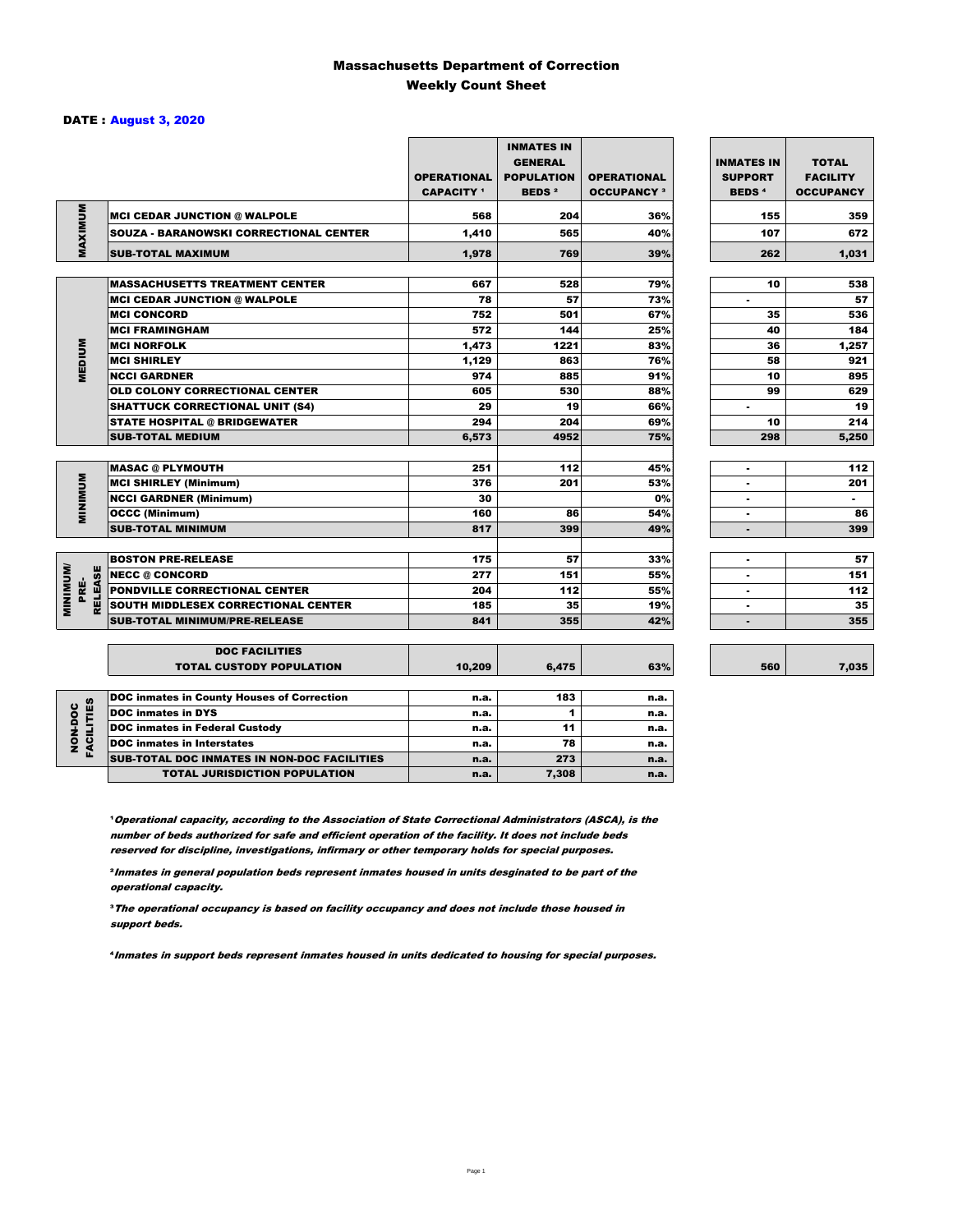### Massachusetts Department of Correction Weekly Count Sheet

| <b>CORRECTIONAL FACILITIES</b>      | <b>TREATMENT</b> | <b>FACILITY</b>  |
|-------------------------------------|------------------|------------------|
| <b>HOSPITAL MISSION</b>             | <b>BEDS</b>      | <b>OCCUPANCY</b> |
| <b>ISHATTUCK CORRECTIONAL UNIT</b>  | 29               | 19               |
| <b>STATE HOSPITAL @ BRIDGEWATER</b> | 372              | 204              |
| <b>TOTAL</b>                        | 401              | 223              |

| <b>DOC INMATES IN COUNTY FACILITIES</b>                        | <b>FACILITY</b>  |
|----------------------------------------------------------------|------------------|
|                                                                | <b>OCCUPANCY</b> |
| <b>BARNSTABLE COUNTY</b>                                       |                  |
| <b>BERKSHIRE COUNTY</b>                                        | 4                |
| <b>BRISTOL COUNTY</b>                                          |                  |
| <b>DUKES COUNTY</b>                                            |                  |
| <b>ESSEX COUNTY</b>                                            | 1                |
| <b>FRANKLIN COUNTY</b>                                         | 8                |
| <b>HAMPDEN COUNTY*</b>                                         | 127              |
| <b>HAMPSHIRE COUNTY</b>                                        | 7                |
| <b>MIDDLESEX COUNTY</b>                                        |                  |
| <b>NORFOLK COUNTY</b>                                          |                  |
| <b>PLYMOUTH COUNTY</b>                                         | 35               |
| <b>SUFFOLK COUNTY</b>                                          | 1                |
| <b>WORCESTER COUNTY</b>                                        |                  |
| <b>TOTAL</b>                                                   | 183              |
| *Note* Hampden County has 73 Section 35 inmates (Stoney Brook) |                  |
| <b>DOC INMATES IN OTHER FACILITIES</b>                         | <b>FACILITY</b>  |
|                                                                | <b>OCCUPANCY</b> |
| <b>FEDERAL BUREAU OF PRISONS</b>                               | 11               |

DYS 1 INTERSTATES 78 TOTAL 90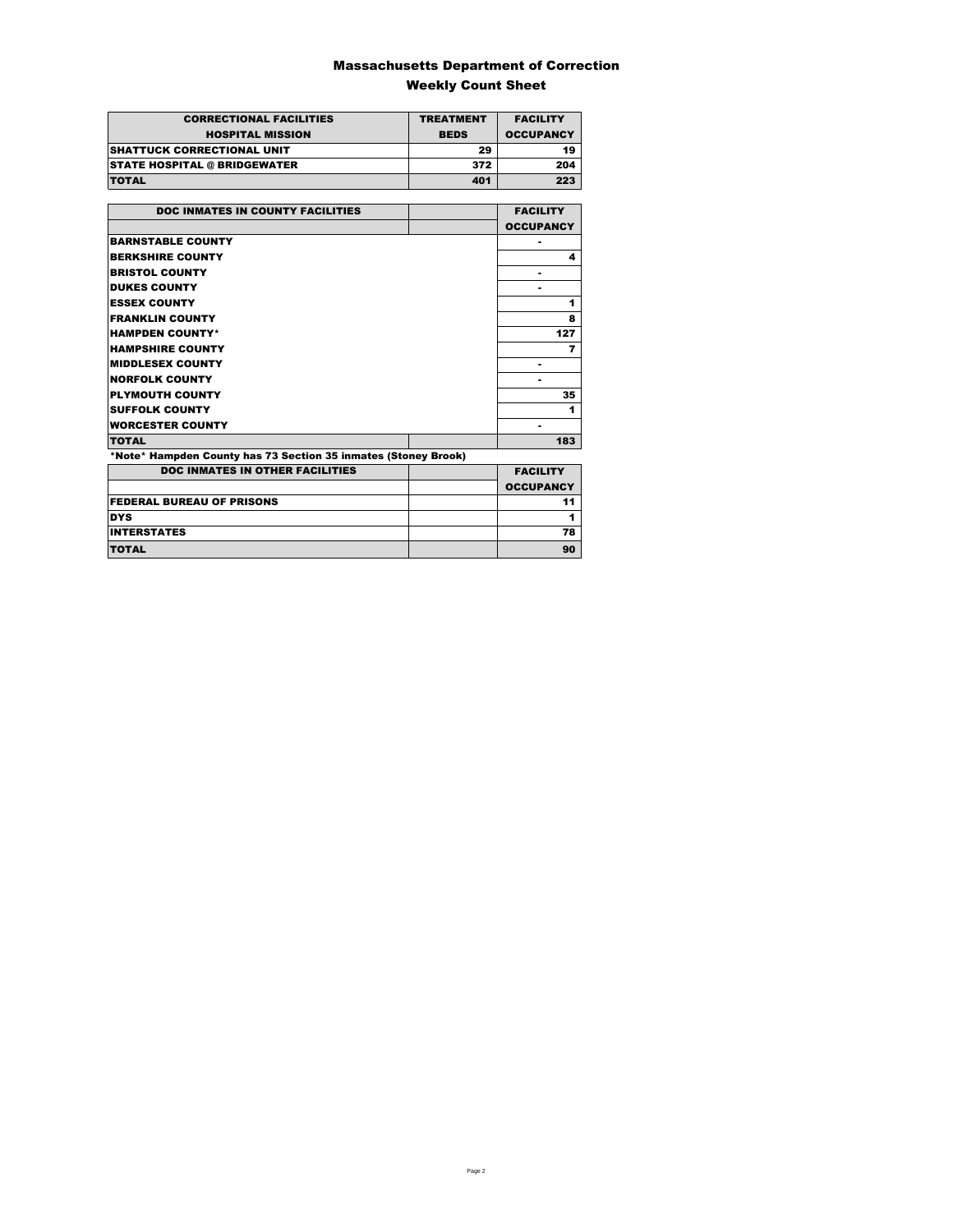#### **08/03/20**

| <b>COUNTY</b>                        | <b>SECURITY LEVEL</b>          |                               |                              |                  |                               |                                |                               |                              |                                |                               | <b>TOTAL</b>             |                                                |
|--------------------------------------|--------------------------------|-------------------------------|------------------------------|------------------|-------------------------------|--------------------------------|-------------------------------|------------------------------|--------------------------------|-------------------------------|--------------------------|------------------------------------------------|
| <b>BARNSTABLE</b>                    | <b>TYPE</b>                    | <b>MAXIMUM</b>                |                              | <b>MEDIUM</b>    |                               |                                | <b>MINIMUM</b>                |                              | <b>PRE-RELEASE</b>             |                               | <b>TOTAL</b>             |                                                |
|                                      |                                | <b>MALE</b>                   | <b>FEMALE</b>                | <b>MALE</b>      | <b>FEMALE</b>                 | <b>MALE</b>                    | <b>FEMALE</b>                 | <b>MALE</b>                  | <b>FEMALE</b>                  | <b>MALE</b>                   | <b>FEMALE</b>            | <b>FACILITY</b>                                |
|                                      | <b>COUNTY</b>                  | $\mathbf 0$                   | $\mathbf{0}$                 | 62               | 4                             | $\mathbf 0$                    | 0                             | $\mathbf{0}$                 | $\mathbf{0}$                   | 62                            | 4                        | 66                                             |
| <b>HOUSE OF</b>                      | <b>STATE</b>                   | $\mathbf{0}$                  | $\mathbf 0$                  | 0                | $\overline{0}$                | $\mathbf 0$                    | $\overline{0}$                | $\mathbf{0}$                 | $\overline{0}$                 | $\mathbf 0$                   | 0                        | 0                                              |
| <b>CORRECTION</b>                    | FEDERAL<br><b>TOTAL</b>        | $\mathbf 0$<br>$\mathbf 0$    | $\mathbf{0}$<br>$\mathbf{0}$ | 0<br>62          | 0<br>$\overline{4}$           | $\mathbf{0}$<br>$\overline{0}$ | $\mathbf 0$<br>$\mathbf 0$    | $\mathbf 0$<br>$\mathbf{0}$  | $\overline{0}$<br>$\mathbf 0$  | $\mathbf 0$<br>62             | 0<br>$\overline{4}$      | $\mathbf 0$<br>66                              |
|                                      | <b>COUNTY</b>                  | $\mathbf 0$                   | $\mathbf{0}$                 | 87               | 6                             | $\overline{0}$                 | $\mathbf 0$                   | $\mathbf 0$                  | $\overline{0}$                 | 87                            | 6                        | 93                                             |
| JAIL                                 | <b>OTHER COUNTY</b>            | $\mathbf 0$                   | $\mathbf 0$                  | 0                | 0                             | $\mathbf{0}$                   | $\overline{0}$                | $\mathbf 0$                  | $\overline{0}$                 | $\mathbf 0$                   | $\mathbf 0$              | $\bf{0}$                                       |
|                                      | <b>FEDERAL</b>                 | $\mathbf 0$                   | $\mathbf{0}$                 | 0                | $\Omega$                      | $\Omega$                       | $\mathbf 0$                   | $\Omega$                     | $\overline{0}$                 | $\Omega$                      | 0                        | $\mathbf 0$                                    |
|                                      | <b>TOTAL</b>                   | $\overline{0}$                | $\Omega$                     | 87               | 6                             | $\Omega$                       | $\overline{0}$                | $\Omega$                     | $\overline{0}$                 | 87                            | 6                        | 93                                             |
|                                      | <b>FACILITY TOTAL</b>          | 0                             | 0                            | 149              | 10                            | $\mathbf{0}$                   | 0                             | 0                            | 0                              | 149                           | 10                       | 159                                            |
| <b>BERKSHIRE</b>                     | <b>TYPE</b>                    |                               | <b>MAXIMUM</b>               | <b>MEDIUM</b>    |                               |                                | <b>MINIMUM</b>                |                              | <b>PRE-RELEASE</b>             |                               | <b>TOTAL</b>             |                                                |
|                                      |                                | <b>MALE</b>                   | <b>FEMALE</b>                | <b>MALE</b>      | <b>FEMALE</b>                 | <b>MALE</b>                    | <b>FEMALE</b>                 | <b>MALE</b>                  | <b>FEMALE</b>                  | <b>MALE</b>                   | <b>FEMALE</b>            | <b>FACILITY</b>                                |
|                                      | <b>COUNTY</b>                  | $\mathbf{0}$                  | $\mathbf 0$                  | 47               | 0                             | $\mathbf{0}$                   | $\mathbf{0}$                  | $\mathbf{0}$                 | $\mathbf 0$                    | 47                            | 0                        | 47                                             |
| <b>HOUSE OF</b><br><b>CORRECTION</b> | <b>STATE</b><br><b>FEDERAL</b> | 0<br>$\mathbf 0$              | $\mathbf{0}$<br>$\mathbf 0$  | 4<br>0           | $\mathbf 0$<br>$\overline{0}$ | $\mathbf{0}$<br>$\mathbf{0}$   | $\mathbf 0$<br>$\overline{0}$ | $\mathbf{0}$<br>$\mathbf{0}$ | $\mathbf{0}$<br>$\mathbf 0$    | $\overline{4}$<br>$\mathbf 0$ | 0<br>0                   | 4<br>$\mathbf 0$                               |
|                                      | <b>TOTAL</b>                   | $\overline{0}$                | $\mathbf{0}$                 | 51               | $\overline{0}$                | $\overline{0}$                 | $\overline{0}$                | $\mathbf{0}$                 | $\overline{0}$                 | 51                            | $\overline{0}$           | 51                                             |
|                                      | <b>COUNTY</b>                  | $\overline{0}$                | $\overline{0}$               | 83               | $\overline{0}$                | $\overline{0}$                 | $\overline{0}$                | $\overline{0}$               | $\overline{0}$                 | 83                            | $\mathbf{0}$             | 83                                             |
| JAIL                                 | <b>OTHER COUNTY</b>            | 0                             | $\mathbf{0}$                 | 0                | $\overline{0}$                | $\Omega$                       | $\overline{0}$                | $\Omega$                     | $\mathbf{0}$                   | 0                             | $\mathbf{0}$             | $\pmb{0}$                                      |
|                                      | <b>FEDERAL</b>                 | $\mathbf 0$                   | $\mathbf{0}$                 | 0                | $\overline{0}$                | $\mathbf{0}$                   | $\overline{0}$                | $\mathbf 0$                  | $\overline{0}$                 | $\mathbf 0$                   | $\mathbf{0}$             | $\mathbf 0$                                    |
|                                      | <b>TOTAL</b>                   | $\mathbf 0$                   | $\mathbf{0}$                 | 83               | $\overline{0}$                | $\mathbf{0}$                   | $\mathbf 0$                   | $\mathbf{0}$                 | $\mathbf 0$                    | 83                            | $\overline{0}$           | 83                                             |
|                                      | <b>FACILITY TOTAL</b>          | 0                             | $\mathbf{0}$                 | 134              | 0                             | 0                              | $\bf{0}$                      | 0                            | 0                              | 134                           | 0                        | 134                                            |
| <b>BRISTOL</b>                       | <b>TYPE</b>                    | <b>MAXIMUM</b>                |                              | <b>MEDIUM</b>    |                               |                                | <b>MINIMUM</b>                |                              | <b>PRE-RELEASE</b>             |                               | <b>TOTAL</b>             |                                                |
| <b>Ash Street</b>                    |                                | <b>MALE</b>                   | <b>FEMALE</b>                | <b>MALE</b>      | <b>FEMALE</b>                 | <b>MALE</b>                    | <b>FEMALE</b>                 | <b>MALE</b>                  | <b>FEMALE</b>                  | <b>MALE</b>                   | <b>FEMALE</b>            | <b>FACILITY</b>                                |
|                                      | <b>COUNTY</b>                  | 0                             | $\mathbf{0}$                 | 17               | $\mathbf 0$                   | $\mathbf 0$                    | 0                             | $\mathbf{0}$                 | $\overline{0}$                 | 17                            | 0                        | 17                                             |
| <b>HOUSE OF</b><br><b>CORRECTION</b> | <b>STATE</b><br><b>FEDERAL</b> | $\mathbf{0}$<br>$\mathbf{0}$  | $\mathbf{0}$<br>$\mathbf{0}$ | 0<br>0           | $\mathbf 0$<br>$\overline{0}$ | $\mathbf{0}$<br>$\mathbf{0}$   | $\mathbf{0}$<br>$\mathbf{0}$  | $\mathbf{0}$<br>$\mathbf{0}$ | $\mathbf{0}$<br>$\overline{0}$ | 0<br>$\mathbf 0$              | 0<br>0                   | 0<br>$\mathbf 0$                               |
|                                      | <b>TOTAL</b>                   | $\overline{0}$                | $\mathbf{0}$                 | 17               | $\overline{0}$                | $\mathbf 0$                    | $\overline{0}$                | $\mathbf{0}$                 | $\overline{0}$                 | 17                            | $\overline{0}$           | 17                                             |
|                                      | <b>COUNTY</b>                  | $\overline{0}$                | $\overline{0}$               | 81               | $\overline{0}$                | $\mathbf 0$                    | $\overline{0}$                | $\overline{0}$               | $\overline{0}$                 | 81                            | $\overline{0}$           | 81                                             |
| JAIL                                 | <b>OTHER COUNTY</b>            | $\mathbf 0$                   | $\mathbf 0$                  | 0                | $\overline{0}$                | $\mathbf{0}$                   | $\overline{0}$                | $\mathbf 0$                  | $\overline{0}$                 | $\mathbf 0$                   | $\mathbf{0}$             | $\mathbf 0$                                    |
|                                      | FEDERAL                        | $\overline{0}$                | $\mathbf{0}$                 | 0                | $\overline{0}$                | $\Omega$                       | $\mathbf 0$                   | $\Omega$                     |                                | $\mathbf 0$                   | 0                        | $\mathbf 0$                                    |
|                                      | <b>TOTAL</b>                   | $\overline{0}$<br>0           | $\mathbf{0}$<br>0            | 81<br>98         | $\overline{0}$<br>0           | $\overline{0}$<br>0            | $\overline{0}$<br>0           | $\overline{0}$<br>0          | $\overline{0}$<br>0            | 81<br>98                      | $\overline{0}$<br>0      | 81<br>98                                       |
|                                      | <b>FACILITY TOTAL</b>          |                               |                              |                  |                               |                                |                               |                              |                                |                               |                          |                                                |
|                                      |                                |                               |                              |                  |                               |                                |                               |                              |                                |                               |                          |                                                |
| <b>BRISTOL</b>                       | <b>TYPE</b>                    |                               | <b>MAXIMUM</b>               | <b>MEDIUM</b>    |                               |                                | <b>MINIMUM</b>                |                              | <b>PRE-RELEASE</b>             |                               | <b>TOTAL</b>             |                                                |
| <b>Dartmouth</b>                     |                                | <b>MALE</b>                   | <b>FEMALE</b>                | <b>MALE</b>      | <b>FEMALE</b>                 | <b>MALE</b>                    | <b>FEMALE</b>                 | <b>MALE</b>                  | <b>FEMALE</b>                  | <b>MALE</b>                   | <b>FEMALE</b>            | <b>FACILITY</b>                                |
|                                      | <b>COUNTY</b>                  | $\mathbf 0$                   | $\mathbf 0$                  | 130              | 0                             | 0                              | 0                             | $\mathbf 0$                  | 0                              | 130                           | 0                        | 130                                            |
| <b>HOUSE OF</b>                      | <b>STATE</b>                   | $\mathbf 0$                   | $\mathbf{0}$<br>$\mathbf{0}$ | 0<br>3           | $\overline{0}$                | $\Omega$<br>$\mathbf 0$        | 0<br>0                        | $\Omega$<br>$\mathbf 0$      | $\mathbf{0}$<br>$\mathbf{0}$   | 0                             | $\mathbf 0$              | 0                                              |
| <b>CORRECTION</b>                    | <b>FEDERAL</b><br><b>TOTAL</b> | $\mathbf 0$<br>$\overline{0}$ | $\mathbf{0}$                 | 133              | 0<br>$\mathbf 0$              | $\overline{0}$                 | $\mathbf 0$                   | $\mathbf{0}$                 | $\overline{0}$                 | 3<br>133                      | 0<br>$\mathbf 0$         | 3<br>133                                       |
|                                      | <b>COUNTY</b>                  | $\mathbf 0$                   | $\mathbf{0}$                 | 365              | 12                            | $\mathbf{0}$                   | $\mathbf 0$                   | $\mathbf{0}$                 | $\mathbf 0$                    | 365                           | 12                       | 377                                            |
| JAIL                                 | <b>OTHER COUNTY</b>            | $\overline{0}$                | $\mathbf{0}$                 | 52               | $\mathbf 0$                   | $\mathbf{0}$                   | $\overline{0}$                | $\mathbf 0$                  | $\overline{0}$                 | 52                            | 0                        | 52                                             |
|                                      | FEDERAL                        | $\mathbf 0$                   | $\mathbf{0}$                 | 2                | 0                             | $\mathbf{0}$                   | 0                             | $\mathbf{0}$                 | $\mathbf 0$                    | 2                             | $\mathbf 0$              | $\overline{c}$                                 |
|                                      | <b>TOTAL</b>                   | $\mathbf 0$                   | $\overline{0}$               | 419              | 12                            | $\mathbf 0$                    | $\mathbf 0$                   | $\overline{0}$               | $\mathbf 0$                    | 419                           | 12                       | 431                                            |
|                                      | <b>FACILITY TOTAL</b>          | $\mathbf{0}$                  | $\mathbf{0}$                 | 552              | 12                            | $\mathbf{0}$                   | $\bf{0}$                      | 0                            | 0                              | 552                           | 12                       | 564                                            |
| <b>BRISTOL</b>                       | <b>TYPE</b>                    |                               | <b>MAXIMUM</b>               | <b>MEDIUM</b>    |                               |                                | <b>MINIMUM</b>                |                              | <b>PRE-RELEASE</b>             |                               | <b>TOTAL</b>             |                                                |
| <b>Women's Center</b>                |                                | <b>MALE</b>                   | <b>FEMALE</b>                | <b>MALE</b>      | <b>FEMALE</b>                 | <b>MALE</b>                    | <b>FEMALE</b>                 | <b>MALE</b>                  | <b>FEMALE</b>                  | <b>MALE</b>                   | <b>FEMALE</b>            | <b>FACILITY</b>                                |
|                                      | <b>COUNTY</b>                  | 0                             | 0                            | 0                | 3                             | $\mathbf 0$                    | 1                             | 0                            | $\mathbf 0$                    | 0                             | 4                        | 4                                              |
| <b>SENTENCED</b>                     | <b>STATE</b>                   | $\overline{0}$                | $\Omega$                     | $\overline{0}$   | 0                             | $\overline{0}$                 | $\mathbf 0$                   | $\mathbf{0}$                 | $\mathbf{0}$                   | $\mathbf{0}$                  | $\overline{0}$           |                                                |
|                                      | <b>FEDERAL</b><br><b>TOTAL</b> | 0<br>$\mathbf 0$              | $\mathbf 0$<br>$\mathbf{0}$  | 0<br>$\mathbf 0$ | $\mathbf 0$<br>3              | $\mathbf{0}$<br>$\mathbf{0}$   | $\mathbf 0$<br>$\mathbf{1}$   | $\mathbf 0$<br>$\mathbf{0}$  | $\mathbf 0$<br>$\mathbf 0$     | $\pmb{0}$<br>$\bf 0$          | 0<br>4                   | 4                                              |
|                                      | <b>COUNTY</b>                  | $\mathbf 0$                   | 0                            | $\overline{0}$   | 17                            | $\Omega$                       | $\mathbf 0$                   | $\mathbf 0$                  | $\overline{0}$                 | $\pmb{0}$                     | 17                       | 17                                             |
| <b>UNSENTENCED</b>                   | INS                            | 0                             | $\mathbf 0$                  | $\pmb{0}$        | 0                             | $\mathbf 0$                    | 0                             | $\mathbf{0}$                 | $\mathbf 0$                    | $\pmb{0}$                     | 0                        | $\pmb{0}$                                      |
|                                      | <b>FEDERAL</b>                 | $\overline{0}$                | $\Omega$                     | 0                | $\mathbf 0$                   | $\mathbf{0}$                   | $\overline{0}$                | $\mathbf{0}$                 | $\overline{0}$                 | $\pmb{0}$                     | 0                        |                                                |
|                                      | <b>TOTAL</b>                   | $\overline{0}$                | $\mathbf{0}$                 | $\mathbf 0$      | 17                            | $\overline{0}$                 | $\overline{0}$                | $\overline{0}$               | $\mathbf 0$                    | $\bf 0$                       | 17                       | 17                                             |
|                                      | <b>FACILITY TOTAL</b>          | 0                             | $\mathbf{0}$                 | 0                | 20                            | 0                              | 1                             | $\mathbf 0$                  | 0                              | 0                             | 21                       | $\Omega$<br>$\pmb{0}$<br>$\mathbf 0$<br>21     |
| <b>DUKES</b>                         | <b>TYPE</b>                    |                               | <b>MAXIMUM</b>               |                  | <b>MEDIUM</b>                 |                                | <b>MINIMUM</b>                |                              | <b>PRE-RELEASE</b>             |                               | <b>TOTAL</b>             |                                                |
|                                      |                                | <b>MALE</b>                   | <b>FEMALE</b>                | <b>MALE</b>      | <b>FEMALE</b>                 | <b>MALE</b>                    | <b>FEMALE</b>                 | <b>MALE</b>                  | <b>FEMALE</b>                  | <b>MALE</b>                   |                          | <b>FEMALE FACILITY</b>                         |
|                                      | <b>COUNTY</b>                  | $\overline{2}$                | $\mathbf{0}$                 | 2                | $\mathbf 0$                   | $\overline{2}$                 | $\mathbf{0}$                  | $\mathbf 0$                  | $\overline{0}$                 | 6                             | $\mathbf{0}$             | 6                                              |
| <b>HOUSE OF</b><br><b>CORRECTION</b> | <b>STATE</b><br><b>FEDERAL</b> | $\mathbf 0$<br>0              | 0<br>$\mathbf{0}$            | 0<br>0           | $\mathbf 0$<br>$\mathbf 0$    | $\overline{0}$<br>$\mathbf 0$  | 0<br>$\mathbf 0$              | 0<br>$\mathbf 0$             | $\mathbf 0$<br>$\overline{0}$  | 0<br>0                        | 0<br>0                   |                                                |
|                                      | <b>TOTAL</b>                   | $\overline{2}$                | $\mathbf 0$                  | $\overline{2}$   | $\mathbf 0$                   | $\overline{2}$                 | $\mathbf 0$                   | $\mathbf 0$                  | $\mathbf 0$                    | $6\phantom{1}$                | $\mathbf 0$              |                                                |
|                                      | <b>COUNTY</b>                  | 0                             | $\mathbf 0$                  | $\pmb{0}$        | $\mathbf 0$                   | $\mathbf 0$                    | $\mathbf 0$                   | $\mathbf 0$                  | $\mathbf 0$                    | 0                             | $\pmb{0}$                | $\mathbf 0$<br>$\pmb{0}$<br>$\,6$<br>$\pmb{0}$ |
| JAIL                                 | <b>OTHER COUNTY</b>            | $\overline{0}$                | $\mathbf{0}$                 | $\mathbf{0}$     | $\overline{0}$                | $\mathbf{0}$                   | $\mathbf{0}$                  | $\mathbf{0}$                 | $\mathbf{0}$                   | $\mathbf 0$                   | 0                        |                                                |
|                                      | <b>FEDERAL</b><br><b>TOTAL</b> | 0<br>$\mathbf 0$              | $\mathbf 0$<br>$\mathbf 0$   | 0<br>$\pmb{0}$   | 0<br>$\mathbf 0$              | $\mathbf 0$<br>$\mathbf 0$     | 0<br>$\mathbf 0$              | $\mathbf 0$<br>$\mathbf 0$   | $\mathbf 0$                    | 0<br>$\pmb{0}$                | $\pmb{0}$<br>$\mathbf 0$ | $\pmb{0}$<br>$\pmb{0}$<br>$\pmb{0}$            |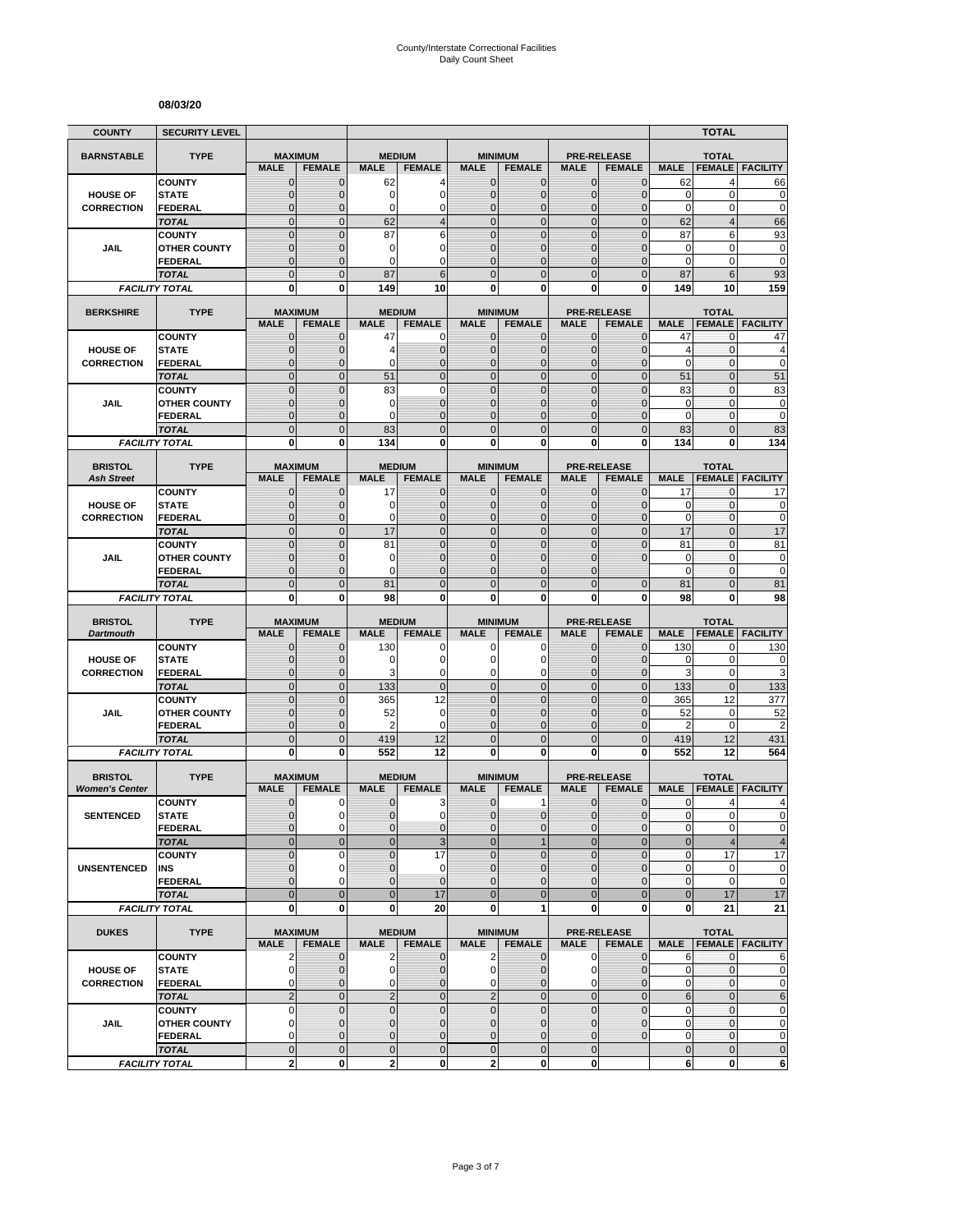# County/Interstate Correctional Facilities Daily Count Sheet

| <b>ESSEX</b>          | <b>TYPE</b>                           |                                  | <b>MAXIMUM</b>             | <b>MEDIUM</b>                  |                     | <b>MINIMUM</b>                |                               |                                | <b>PRE-RELEASE</b>               |                                  | <b>TOTAL</b>            |                          |
|-----------------------|---------------------------------------|----------------------------------|----------------------------|--------------------------------|---------------------|-------------------------------|-------------------------------|--------------------------------|----------------------------------|----------------------------------|-------------------------|--------------------------|
| <b>Middleton</b>      |                                       | <b>MALE</b>                      | <b>FEMALE</b>              | <b>MALE</b>                    | <b>FEMALE</b>       | <b>MALE</b>                   | <b>FEMALE</b>                 | <b>MALE</b>                    | <b>FEMALE</b>                    | <b>MALE</b>                      |                         | <b>FEMALE   FACILITY</b> |
|                       | <b>COUNTY</b>                         | $\mathbf{0}$                     | $\Omega$                   | 194                            | 0                   | $\mathbf{0}$                  | $\Omega$                      | $\mathbf{0}$                   | $\Omega$                         | 194                              | 0                       | 194                      |
| <b>HOUSE OF</b>       | <b>STATE</b>                          | 0                                | $\mathbf 0$                | 0                              | $\mathbf{0}$        | $\mathbf{0}$                  | $\mathbf{0}$                  | $\mathbf 0$                    | $\overline{0}$                   | $\mathbf 0$                      | $\mathbf{0}$            | 0                        |
| <b>CORRECTION</b>     | <b>FEDERAL</b>                        | $\Omega$                         | $\Omega$                   | $\Omega$                       | 0                   | $\mathbf{0}$                  | $\mathbf 0$                   | $\mathbf{0}$                   | $\Omega$                         | $\Omega$                         | $\Omega$                | $\mathbf 0$              |
|                       | <b>TOTAL</b>                          | $\Omega$                         | $\overline{0}$             | 194                            | $\overline{0}$      | $\mathbf{0}$                  | $\mathbf{0}$                  | $\overline{0}$                 | $\Omega$                         | 194                              | $\Omega$                | 194                      |
|                       | <b>COUNTY</b>                         | $\overline{0}$                   | $\overline{0}$             | 685                            | 0                   | $\mathbf{0}$                  | $\mathbf 0$                   | $\mathbf 0$                    | $\overline{0}$                   | 685                              | $\mathbf 0$             | 685                      |
| <b>JAIL</b>           | <b>OTHER COUNTY</b>                   | $\mathbf{0}$                     | $\Omega$                   | $\Omega$                       | 0                   | $\mathbf{0}$                  | $\Omega$                      | $\mathbf{0}$                   | $\sqrt{ }$                       | 0                                | $\mathbf 0$             | 0                        |
|                       | <b>FEDERAL</b><br><b>TOTAL</b>        | $\mathbf{0}$<br>$\overline{0}$   | $\overline{0}$             | 0<br>685                       | 0<br>$\overline{0}$ | $\mathbf{0}$<br>$\mathbf{0}$  | $\mathbf 0$<br>$\mathbf{0}$   | $\mathbf{0}$<br>$\overline{0}$ | $\overline{0}$<br>$\overline{0}$ | 0<br>685                         | $\mathbf 0$<br>$\Omega$ | $\mathbf 0$<br>685       |
|                       | <b>FACILITY TOTAL</b>                 | 0                                | 0                          | 879                            | 0                   | 0                             | 0                             | 0                              | $\mathbf 0$                      | 879                              | 0                       | 879                      |
|                       |                                       |                                  |                            |                                |                     |                               |                               |                                |                                  |                                  |                         |                          |
| <b>ESSEX</b>          | <b>TYPE</b>                           |                                  | <b>MAXIMUM</b>             |                                | <b>MEDIUM</b>       |                               | <b>MINIMUM</b>                |                                | <b>PRE-RELEASE</b>               |                                  | <b>TOTAL</b>            |                          |
| W.I.T.                |                                       | <b>MALE</b>                      | <b>FEMALE</b>              | <b>MALE</b>                    | <b>FEMALE</b>       | <b>MALE</b>                   | <b>FEMALE</b>                 | <b>MALE</b>                    | <b>FEMALE</b>                    | <b>MALE</b>                      |                         | <b>FEMALE</b> FACILITY   |
|                       | <b>COUNTY</b>                         | 0                                | $\mathbf 0$                | $\mathbf{0}$                   | 0                   | $\mathbf 0$                   | $\mathbf{0}$                  | 0                              | 6                                | 0                                | 6                       | 6                        |
| <b>SENTENCED</b>      | <b>STATE</b>                          | $\overline{0}$                   | $\overline{0}$             | $\mathbf 0$                    | $\overline{0}$      | $\mathbf{0}$                  | $\Omega$                      | $\mathbf 0$                    | $\Omega$                         | $\mathbf 0$                      | 0                       | 0                        |
|                       | <b>FEDERAL</b>                        | $\overline{0}$<br>$\overline{0}$ | 0                          | $\overline{0}$                 | 0                   | $\mathbf 0$                   | 0                             | 0                              | 0                                | $\mathbf 0$                      | $\mathbf 0$             | 0                        |
|                       | <b>TOTAL</b><br><b>FACILITY TOTAL</b> | 0                                | $\overline{0}$<br>0        | $\mathbf 0$<br>0               | $\overline{0}$<br>O | $\mathbf{0}$<br>$\bf{0}$      | $\overline{0}$                | $\overline{0}$<br>0            | 6<br>6                           | $\mathbf{0}$<br>$\bf{0}$         | 6<br>6                  | 6<br>6                   |
|                       |                                       |                                  |                            |                                |                     |                               |                               |                                |                                  |                                  |                         |                          |
| <b>ESSEX</b>          | <b>TYPE</b>                           |                                  | <b>MAXIMUM</b>             |                                | <b>MEDIUM</b>       |                               | <b>MINIMUM</b>                |                                | <b>PRE-RELEASE</b>               |                                  | <b>TOTAL</b>            |                          |
| LCAC                  |                                       | <b>MALE</b>                      | <b>FEMALE</b>              | <b>MALE</b>                    | <b>FEMALE</b>       | <b>MALE</b>                   | <b>FEMALE</b>                 | <b>MALE</b>                    | <b>FEMALE</b>                    | <b>MALE</b>                      | <b>FEMALE</b>           | <b>FACILITY</b>          |
|                       | <b>COUNTY</b>                         | $\mathbf{0}$                     | $\mathbf 0$                | $\mathbf{0}$                   | 0                   | $\mathbf 0$                   | $\mathbf{0}$                  | 82                             | $\Omega$                         | 82                               | 0                       | 82                       |
| <b>HOUSE OF</b>       | <b>STATE</b>                          | 0                                | 0                          | $\mathbf{0}$                   | 0                   | 0                             | $\Omega$                      | 1                              | $\Omega$                         | 1                                | $\mathbf 0$             |                          |
| <b>CORRECTION</b>     | FEDERAL                               | $\Omega$                         | $\overline{0}$             | $\mathbf{0}$                   | 0                   | $\mathbf 0$                   | $\Omega$                      | 1                              | $\Omega$                         | 1                                | $\mathbf{0}$            |                          |
|                       | <b>TOTAL</b>                          | $\mathbf 0$                      | $\overline{0}$             | $\mathbf 0$                    | $\overline{0}$      | $\mathbf{0}$                  | $\mathbf{0}$                  | 84                             | $\overline{0}$                   | 84                               | $\mathbf{0}$            | 84                       |
|                       | <b>FACILITY TOTAL</b>                 | 0                                | 0                          | 0                              | 0                   | $\mathbf 0$                   | 0                             | 84                             | $\bf{0}$                         | 84                               | 0                       | 84                       |
|                       |                                       |                                  |                            |                                |                     |                               |                               |                                |                                  |                                  |                         |                          |
| <b>FRANKLIN</b>       | <b>TYPE</b>                           |                                  | <b>MAXIMUM</b>             |                                | <b>MEDIUM</b>       |                               | <b>MINIMUM</b>                |                                | <b>PRE-RELEASE</b>               |                                  | <b>TOTAL</b>            |                          |
|                       |                                       | <b>MALE</b>                      | <b>FEMALE</b>              | <b>MALE</b>                    | <b>FEMALE</b>       | <b>MALE</b>                   | <b>FEMALE</b>                 | <b>MALE</b>                    | <b>FEMALE</b>                    | <b>MALE</b>                      | <b>FEMALE</b>           | <b>FACILITY</b>          |
|                       | <b>COUNTY</b>                         | $\mathbf{0}$                     | 0                          | 43                             | 4                   | $\mathbf{0}$                  | 0                             | 0                              | $\Omega$                         | 43                               | $\overline{4}$          | 47                       |
| <b>HOUSE OF</b>       | OTHER - VT                            | $\Omega$                         | $\mathbf 0$                | $\Omega$                       | $\Omega$            | $\Omega$                      | $\Omega$                      | 0                              | $\Omega$                         | $\Omega$                         | $\Omega$                | 0                        |
| <b>CORRECTION</b>     | <b>STATE</b>                          | 0                                | $\mathbf 0$                | 6                              | 0                   |                               |                               | 0                              | $\sqrt{ }$                       | 6                                | $\mathbf 0$             | 6                        |
|                       | <b>FEDERAL</b>                        | $\Omega$                         | $\mathbf 0$                | $\Omega$                       | 0                   | $\Omega$                      | $\mathbf{0}$                  | 0                              | $\Omega$                         | 0                                | $\mathbf 0$             | $\mathbf 0$              |
|                       | <b>TOTAL</b>                          | $\overline{0}$                   | $\overline{0}$             | 49                             | 4                   | $\overline{1}$                | $\mathbf{1}$                  | $\overline{0}$                 | $\Omega$                         | 50                               | 5                       | 55                       |
|                       | <b>COUNTY</b>                         | $\mathbf 0$                      | $\mathbf 0$                | 47                             | 9                   | $\mathbf{0}$                  | $\overline{0}$                | $\mathbf{0}$                   | $\overline{0}$                   | 47                               | 9                       | 56                       |
| <b>JAIL</b>           | <b>OTHER COUNTY</b>                   | 0<br>0                           | $\mathbf 0$<br>$\mathbf 0$ | 29<br>$\Omega$                 | 0<br>0              | $\Omega$<br>$\mathbf{0}$      | $\Omega$                      | $\mathbf 0$<br>$\mathbf 0$     | ſ<br>$\Omega$                    | 29<br>$\Omega$                   | $\Omega$<br>$\Omega$    | 29<br>0                  |
|                       | <b>FEDERAL</b><br><b>TOTAL</b>        | $\mathbf 0$                      | $\overline{0}$             | 76                             | 9                   | $\mathbf{0}$                  | $\mathbf 0$<br>$\overline{0}$ | $\mathbf 0$                    | $\overline{0}$                   | 76                               | 9                       | 85                       |
|                       | <b>FACILITY TOTAL</b>                 | 0                                | 0                          | 125                            | 13                  | 1                             | 1                             | 0                              | 0                                | 126                              | 14                      | 140                      |
|                       |                                       |                                  |                            |                                |                     |                               |                               |                                |                                  |                                  |                         |                          |
| <b>HAMPDEN</b>        | <b>TYPE</b>                           |                                  | <b>MAXIMUM</b>             | <b>MEDIUM</b>                  |                     | <b>MINIMUM</b>                |                               |                                | <b>PRE-RELEASE</b>               |                                  | <b>TOTAL</b>            |                          |
| <b>HOC/JAIL</b>       |                                       | <b>MALE</b>                      | <b>FEMALE</b>              | <b>MALE</b>                    | <b>FEMALE</b>       | <b>MALE</b>                   | <b>FEMALE</b>                 | <b>MALE</b>                    | <b>FEMALE</b>                    | <b>MALE</b>                      | <b>FEMALE</b>           | <b>FACILITY</b>          |
|                       | <b>COUNTY</b>                         | 0                                | 0                          | 101                            | $\mathbf{0}$        | 24                            | $\mathbf 0$                   | 0                              | $\Omega$                         | 125                              | $\Omega$                | 125                      |
| <b>HOUSE OF</b>       | <b>STATE</b>                          | 0                                | $\overline{0}$             | 23                             | $\overline{0}$      | 22                            | $\mathbf 0$                   |                                | $\Omega$                         | 46                               | $\mathbf{0}$            | 46                       |
| <b>CORRECTION</b>     | <b>STATE - ELMO</b>                   |                                  |                            |                                |                     |                               |                               | 0                              | $\Omega$                         | 0                                | $\mathbf{0}$            | $\mathbf 0$              |
|                       | <b>FEDERAL</b>                        | $\mathbf{0}$                     | $\mathbf 0$                | 0                              | 0                   | $\mathbf 0$                   | $\mathbf{0}$                  | $\mathbf 0$                    | $\overline{0}$                   | 0                                | $\mathbf{0}$            | 0                        |
|                       | <b>TOTAL</b>                          | $\mathbf{0}$                     | $\mathbf{0}$               | 124                            | $\overline{0}$      | 46                            | $\mathbf 0$                   | $\mathbf{1}$                   | $\mathbf{0}$                     | 171                              | $\mathbf{0}$            | 171                      |
|                       | <b>COUNTY</b>                         | $\overline{0}$                   | $\overline{0}$             | 395                            | $\overline{0}$      | 0                             | $\mathbf 0$                   | $\mathbf 0$                    | $\Omega$                         | 395                              | $\Omega$                | 395                      |
| JAIL                  | <b>OTHER COUNTY</b>                   | 0                                | $\mathbf 0$                | 0                              | 0                   | $\mathbf{0}$                  | $\Omega$                      | 0                              | $\sqrt{ }$                       | $\Omega$                         | $\Omega$                | $\mathbf 0$              |
|                       | <b>FEDERAL</b>                        | 0                                | $\mathbf 0$                | 9                              | $\Omega$            |                               | $\Omega$                      | 0                              | $\Omega$                         | 10                               | $\mathbf 0$             | 10                       |
|                       | <b>TOTAL</b>                          | $\overline{0}$                   | $\overline{0}$             | 404                            | $\Omega$            |                               | $\Omega$                      | $\overline{0}$                 | $\Omega$                         | 405                              | $\Omega$                | 405                      |
|                       | <b>FACILITY TOTAL</b>                 | $\mathbf{0}$                     | 0                          | 528                            | 0                   | 47                            | 0                             | $1\vert$                       | $\mathbf{0}$                     | 576                              | $\mathbf{0}$            | 576                      |
| <b>HAMPDEN</b>        | <b>TYPE</b>                           |                                  | <b>MAXIMUM</b>             |                                | <b>MEDIUM</b>       |                               | <b>MINIMUM</b>                |                                | <b>PRE-RELEASE</b>               |                                  | <b>TOTAL</b>            |                          |
| <b>WMCAC</b>          |                                       | <b>MALE</b>                      | <b>FEMALE</b>              | <b>MALE</b>                    | <b>FEMALE</b>       | <b>MALE</b>                   | <b>FEMALE</b>                 | <b>MALE</b>                    | <b>FEMALE</b>                    | <b>MALE</b>                      |                         | <b>FEMALE   FACILITY</b> |
|                       | <b>COUNTY</b>                         | $\mathbf{0}$                     | $\mathbf 0$                | $\mathbf{0}$                   | 0                   | 16                            | 0                             | $\mathbf{0}$                   | $\overline{0}$                   | 16                               | 0                       | 16                       |
| <b>HOUSE OF</b>       | <b>STATE</b>                          | 0                                | $\mathbf 0$                | 0                              | 0                   | 0                             | 0                             | 0                              | $\overline{0}$                   | $\pmb{0}$                        | $\mathbf 0$             | 0                        |
| <b>CORRECTION</b>     | <b>FEDERAL</b>                        | $\mathbf{0}$                     | $\mathbf 0$                | $\overline{0}$                 | $\overline{0}$      | $\mathbf 0$                   | $\Omega$                      | 0                              | $\overline{0}$                   | $\mathbf 0$                      | $\mathbf 0$             | $\pmb{0}$                |
|                       | <b>TOTAL</b>                          | $\mathbf{0}$                     | $\mathbf{0}$               | $\overline{0}$                 | $\mathbf 0$         | 16                            | $\mathbf 0$                   | $\mathbf{0}$                   | $\mathbf 0$                      | 16                               | $\mathbf{0}$            | 16                       |
|                       | <b>FACILITY TOTAL</b>                 | 0                                | $\bf{0}$                   | 0                              | 0                   | 16                            | $\mathbf 0$                   | 0                              | $\bf{0}$                         | 16                               | $\mathbf 0$             | 16                       |
|                       |                                       |                                  |                            |                                |                     |                               |                               |                                |                                  |                                  |                         |                          |
| <b>HAMPDEN</b>        | <b>TYPE</b>                           |                                  | <b>MAXIMUM</b>             |                                | <b>MEDIUM</b>       |                               | <b>MINIMUM</b>                |                                | PRE-RELEASE                      |                                  | <b>TOTAL</b>            |                          |
| <b>Women's Center</b> |                                       | <b>MALE</b>                      | <b>FEMALE</b>              | <b>MALE</b>                    | <b>FEMALE</b>       | <b>MALE</b>                   | <b>FEMALE</b>                 | <b>MALE</b>                    | <b>FEMALE</b>                    | <b>MALE</b>                      |                         | <b>FEMALE FACILITY</b>   |
|                       | <b>COUNTY</b>                         | 0                                | 0                          | 0                              | 13                  | $\mathbf 0$                   | 5                             | $\mathbf{0}$                   | 0                                | 0                                | 18                      | 18                       |
| <b>HOUSE OF</b>       | <b>STATE</b>                          | 0                                | $\mathbf 0$                | $\mathbf{0}$                   | 4                   | $\mathbf{0}$                  | 2                             | $\mathbf{0}$                   | 1                                | $\mathbf 0$                      | $\overline{7}$          | $\overline{7}$           |
| <b>CORRECTION</b>     | <b>FEDERAL</b>                        | $\mathbf{0}$<br>$\mathbf{0}$     | $\mathbf 0$                | $\mathbf{0}$<br>$\overline{0}$ | 0                   | $\mathbf 0$<br>$\overline{0}$ | 0                             | $\mathbf{0}$<br>$\mathbf{0}$   | 0<br>$\overline{1}$              | $\overline{0}$<br>$\overline{0}$ | $\mathbf 0$             | $\mathbf 0$              |
|                       | <b>TOTAL</b>                          |                                  | $\mathbf 0$                |                                | 17                  |                               | $\overline{7}$                |                                |                                  |                                  | 25                      | 25                       |
| JAIL                  | <b>COUNTY</b><br><b>OTHER COUNTY</b>  | $\pmb{0}$<br>$\overline{0}$      | $\mathbf 0$<br>0           | $\mathbf 0$<br>$\mathbf{0}$    | 40<br>$\mathbf 0$   | $\mathbf 0$<br>$\mathbf{0}$   | 0<br>$\mathbf{0}$             | $\mathbf 0$<br>$\mathbf 0$     | $\mathbf 0$<br>$\Omega$          | $\mathbf 0$<br>$\mathbf{0}$      | 40<br>$\mathbf 0$       | 40<br>0                  |
|                       | <b>FEDERAL</b>                        | 0                                | 0                          | $\mathbf{0}$                   | 0                   | $\mathbf 0$                   | $\mathbf{0}$                  | 0                              | $\mathbf{0}$                     | $\mathbf 0$                      | $\mathbf 0$             | $\mathbf 0$              |
|                       | <b>TOTAL</b>                          | $\bf 0$                          | $\mathbf 0$                | $\overline{0}$                 | 40                  | $\bf{0}$                      | $\mathbf 0$                   | $\bf{0}$                       | $\pmb{0}$                        | $\bf{0}$                         | 40                      | 40                       |
|                       | <b>FACILITY TOTAL</b>                 | $\pmb{0}$                        | $\mathbf 0$                | $\mathbf 0$                    | 57                  | $\mathbf 0$                   | $\overline{7}$                | $\mathbf 0$                    | 1                                | $\overline{0}$                   | 65                      | 65                       |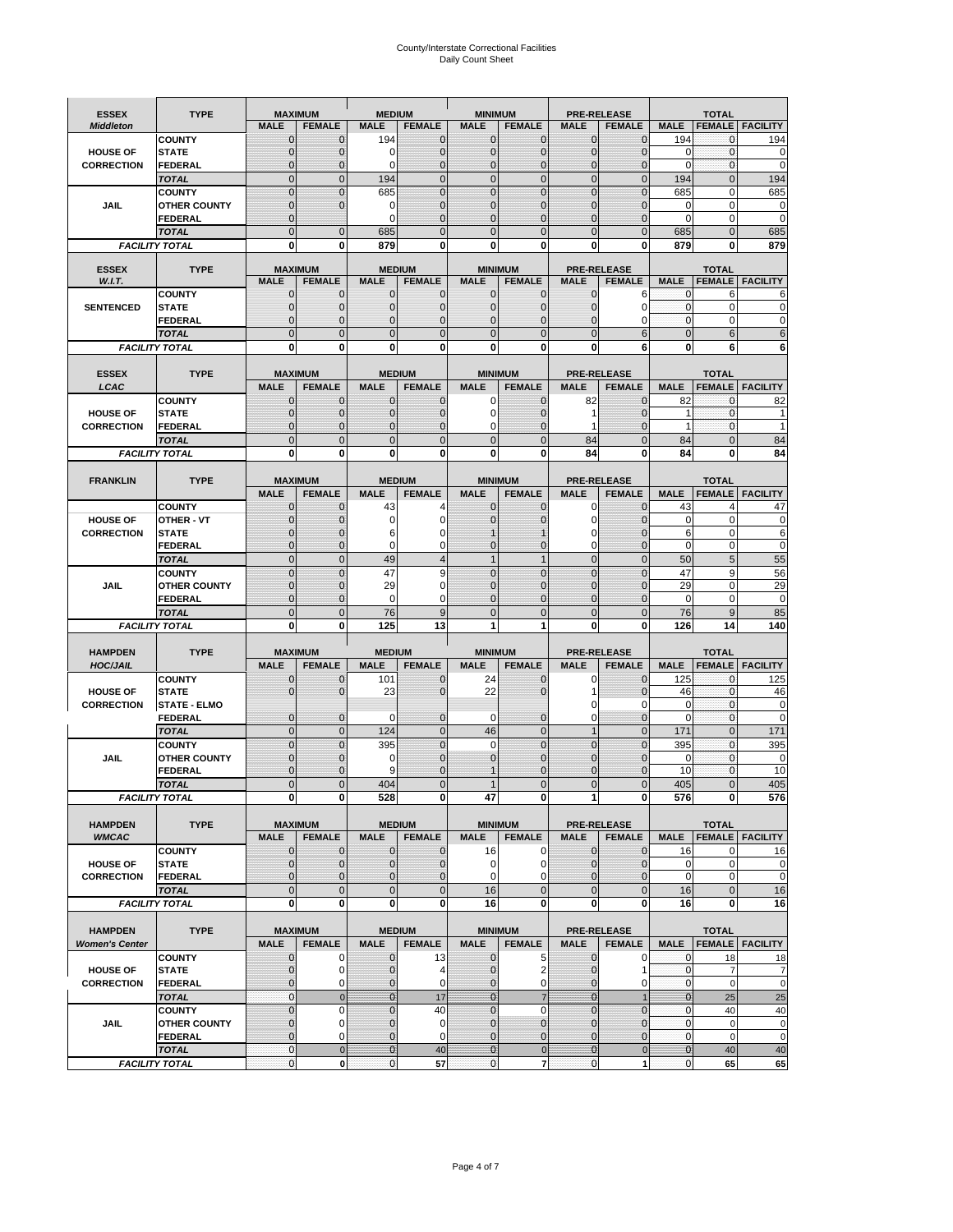| <b>HAMPSHIRE</b>                     | <b>TYPE</b>           | <b>MAXIMUM</b>                |                              |                             | <b>MEDIUM</b>                  | <b>MINIMUM</b>                |                                 |                              | <b>PRE-RELEASE</b>                  |                            | <b>TOTAL</b>                  |                            |
|--------------------------------------|-----------------------|-------------------------------|------------------------------|-----------------------------|--------------------------------|-------------------------------|---------------------------------|------------------------------|-------------------------------------|----------------------------|-------------------------------|----------------------------|
|                                      |                       | <b>MALE</b>                   | <b>FEMALE</b>                | <b>MALE</b>                 | <b>FEMALE</b>                  | <b>MALE</b>                   | <b>FEMALE</b>                   | <b>MALE</b>                  | <b>FEMALE</b>                       | <b>MALE</b>                | <b>FEMALE</b>                 | <b>FACILITY</b>            |
|                                      | <b>COUNTY</b>         | $\mathbf 0$                   | $\overline{0}$               | 31                          | $\mathbf 0$                    | 6                             | $\mathbf{0}$                    |                              | $\overline{0}$                      | 38                         | 0                             | 38                         |
| <b>HOUSE OF</b>                      | <b>STATE</b>          | $\Omega$                      | 0                            | 2                           | $\mathbf{0}$                   | 0                             | $\mathbf 0$                     | 5                            | 0                                   | 7                          | $\mathbf 0$                   | 7                          |
| <b>CORRECTION</b>                    | <b>FEDERAL</b>        | $\mathbf{0}$                  | 0                            | $\mathbf 0$                 | $\mathbf{0}$                   | 0                             | $\mathbf{0}$                    | $\mathbf{0}$                 | $\overline{0}$                      | $\mathbf 0$                | $\mathbf 0$                   | $\mathbf 0$                |
|                                      | <b>TOTAL</b>          | $\mathbf{0}$                  | $\mathbf 0$                  | 33                          | $\overline{0}$                 | 6                             | $\overline{0}$                  | $6\phantom{.}6$              |                                     | 45                         | $\mathbf 0$                   | 45                         |
|                                      | <b>COUNTY</b>         | 71                            | $\mathbf 0$                  | $\mathbf 0$                 | $\mathbf{0}$                   | $\overline{0}$                | $\overline{0}$                  | $\overline{0}$               | $\mathbf 0$                         | 71                         | $\mathbf 0$                   | 71                         |
| JAIL                                 | <b>OTHER COUNTY</b>   | 0                             | $\overline{0}$               | $\overline{0}$              | $\mathbf{0}$                   | $\overline{0}$                | $\mathbf{0}$                    | 0                            | $\overline{0}$                      | $\mathbf 0$                | $\mathbf{0}$                  | $\pmb{0}$                  |
|                                      | <b>FEDERAL</b>        | $\mathbf{0}$                  | $\overline{0}$               | 3                           | 0                              | $\overline{0}$                | $\overline{0}$                  | $\mathbf{0}$                 | $\overline{0}$                      | 3                          | $\mathbf 0$                   | 3                          |
|                                      | <b>TOTAL</b>          | 71                            | $\overline{0}$               | 3                           | $\mathbf{0}$                   | $\bf 0$                       | $\overline{0}$                  | $\mathbf{0}$                 |                                     | 74                         | $\mathbf 0$                   | 74                         |
|                                      | <b>FACILITY TOTAL</b> | 71                            | 0                            | 36                          | 0                              | 6                             | 0                               | 6                            |                                     | 119                        | 0                             | 119                        |
|                                      |                       |                               |                              |                             |                                |                               |                                 |                              |                                     |                            |                               |                            |
| <b>MIDDLESEX</b>                     | <b>TYPE</b>           | <b>MAXIMUM</b>                |                              |                             | <b>MEDIUM</b>                  | <b>MINIMUM</b>                |                                 |                              | <b>PRE-RELEASE</b>                  |                            | <b>TOTAL</b>                  |                            |
| E. Cambridge                         |                       | <b>MALE</b>                   | <b>FEMALE</b>                | <b>MALE</b>                 | <b>FEMALE</b>                  | <b>MALE</b>                   | <b>FEMALE</b>                   | <b>MALE</b>                  | <b>FEMALE</b>                       | <b>MALE</b>                | <b>FEMALE</b>                 | <b>FACILITY</b>            |
|                                      | <b>COUNTY</b>         | 0                             | $\mathbf 0$                  | $\mathbf 0$                 | 0                              | 0                             | $\mathbf{0}$                    | $\mathbf 0$                  | 0                                   | 0                          | $\mathbf{0}$                  | 0                          |
| <b>HOUSE OF</b>                      | <b>STATE</b>          | $\pmb{0}$<br>$\mathbf{0}$     | $\mathbf{0}$<br>$\mathbf{0}$ | $\mathbf 0$<br>$\mathbf 0$  | $\bf{0}$<br>$\mathbf{O}$       | 0<br>$\mathbf{0}$             | $\mathbf{0}$<br>$\mathbf{0}$    | $\mathbf 0$                  | 0<br>$\mathbf 0$                    | $\mathbf 0$<br>$\mathbf 0$ | $\mathbf 0$                   | $\mathbf 0$                |
| <b>CORRECTION</b>                    | <b>FEDERAL</b>        |                               |                              |                             |                                |                               |                                 | $\mathbf{0}$                 |                                     |                            | $\mathbf 0$                   | $\pmb{0}$                  |
|                                      | <b>TOTAL</b>          | $\mathbf{0}$                  | $\overline{0}$               | $\overline{0}$              | $\mathbf{0}$                   | $\overline{0}$                | $\mathbf{0}$                    | $\mathbf{0}$                 | $\overline{0}$                      | $\overline{0}$             | $\overline{0}$                | $\pmb{0}$                  |
|                                      | <b>COUNTY</b>         | $\mathbf{0}$                  | $\mathbf{0}$                 | $\mathbf 0$                 | $\mathbf{O}$                   | $\mathbf{0}$                  | $\mathbf{0}$                    | $\mathbf{O}$                 | $\overline{0}$                      | $\mathbf 0$                | $\mathbf{0}$                  | $\pmb{0}$                  |
| JAIL                                 | <b>OTHER COUNTY</b>   | $\Omega$<br>$\mathbf{0}$      | $\mathbf 0$<br>$\mathbf 0$   | $\mathbf{0}$<br>$\mathbf 0$ | $\Omega$<br>$\mathbf{O}$       | $\mathbf{0}$<br>0             | $\mathbf{0}$<br>$\mathbf{0}$    | $\mathbf{0}$<br>$\mathbf{O}$ | $\overline{0}$                      | $\mathbf 0$<br>$\mathbf 0$ | $\mathbf 0$                   | $\mathbf 0$<br>$\mathbf 0$ |
|                                      | <b>FEDERAL</b>        |                               |                              |                             |                                |                               |                                 |                              | 0                                   |                            | $\mathbf 0$                   |                            |
|                                      | <b>TOTAL</b>          | $\mathbf{0}$                  | $\overline{0}$               | $\overline{0}$              | $\mathbf{0}$                   | $\mathbf 0$                   | $\mathbf 0$                     | $\mathbf{0}$                 | $\overline{0}$                      | $\mathbf 0$                | $\overline{0}$                | $\mathbf 0$                |
|                                      | <b>FACILITY TOTAL</b> | 0                             | $\bf{0}$                     | 0                           | 0                              | 0                             | 0                               | 0                            | 0                                   | 0                          | 0                             | $\bf{0}$                   |
|                                      |                       |                               |                              |                             |                                |                               |                                 |                              |                                     |                            |                               |                            |
| <b>MIDDLESEX</b>                     | <b>TYPE</b>           | <b>MAXIMUM</b><br><b>MALE</b> | <b>FEMALE</b>                | <b>MALE</b>                 | <b>MEDIUM</b><br><b>FEMALE</b> | <b>MINIMUM</b><br><b>MALE</b> | <b>FEMALE</b>                   | <b>MALE</b>                  | <b>PRE-RELEASE</b>                  |                            | <b>TOTAL</b>                  |                            |
| <b>Billerica</b>                     |                       |                               |                              |                             |                                |                               |                                 |                              | <b>FEMALE</b>                       | <b>MALE</b>                | <b>FEMALE</b>                 | <b>FACILITY</b>            |
|                                      | <b>COUNTY</b>         | 0                             | $\overline{0}$               | 125                         | $\mathbf 0$                    | 11                            | $\mathbf 0$                     | 25                           | $\overline{0}$                      | 161                        | $\mathbf{0}$                  | 161                        |
| <b>HOUSE OF</b>                      | <b>STATE</b>          |                               | $\overline{0}$               | 0                           | $\mathbf 0$                    | 0                             | $\overline{0}$                  | 0                            | $\overline{0}$                      | 0<br>$\mathbf 0$           | $\mathbf{0}$                  | 0<br>$\mathbf 0$           |
| <b>CORRECTION</b>                    | FEDERAL               | $\Omega$                      | 0                            | 0                           | $\mathbf{0}$                   | 0                             | $\mathbf{0}$                    | $\mathbf 0$                  | 0                                   |                            | $\mathbf 0$                   |                            |
|                                      | <b>TOTAL</b>          | $\mathbf{0}$                  | $\overline{0}$               | 125                         | $\mathbf{0}$                   | 11                            | $\mathbf{0}$                    | 25                           | $\overline{0}$                      | 161                        | $\overline{0}$                | 161                        |
|                                      | <b>COUNTY</b>         | $\Omega$                      | $\overline{0}$               | 393                         | $\mathbf 0$                    | $\overline{0}$                | $\Omega$                        | $\mathbf{0}$                 | $\overline{0}$                      | 393                        | $\mathbf{0}$                  | 393                        |
| JAIL                                 | <b>OTHER COUNTY</b>   | $\Omega$                      | 0                            | 0                           | $\overline{0}$                 | 0                             | $\mathbf{0}$                    | $\overline{0}$               | 0                                   | 0                          | $\mathbf{0}$                  | 0                          |
|                                      | <b>FEDERAL</b>        | 0                             | $\overline{0}$               | $\mathbf 0$                 | 0                              | $\overline{0}$                | $\overline{0}$                  | 0                            | $\overline{0}$                      | $\mathbf 0$                | $\mathbf{0}$                  | $\mathbf 0$                |
|                                      | <b>TOTAL</b>          | $\Omega$                      | $\mathbf 0$                  | 393                         | $\mathbf{0}$                   | $\mathbf 0$<br>11             | $\mathbf 0$                     | $\mathbf{0}$                 | $\overline{0}$<br>0                 | 393<br>554                 | $\mathbf 0$                   | 393                        |
|                                      | <b>FACILITY TOTAL</b> |                               | $\mathbf 0$                  | 518                         | $\bf{0}$                       |                               | 0                               | 25                           |                                     |                            | $\bf{0}$                      | 554                        |
|                                      |                       |                               |                              |                             |                                |                               |                                 |                              |                                     |                            |                               |                            |
|                                      |                       |                               |                              |                             |                                |                               |                                 |                              |                                     |                            |                               |                            |
| <b>NORFOLK</b>                       | <b>TYPE</b>           | <b>MAXIMUM</b>                |                              |                             | <b>MEDIUM</b>                  |                               | <b>MINIMUM</b>                  |                              | <b>PRE-RELEASE</b>                  |                            | <b>TOTAL</b>                  |                            |
| Dedham / RT 128                      |                       | <b>MALE</b>                   | <b>FEMALE</b>                | <b>MALE</b>                 | <b>FEMALE</b>                  | <b>MALE</b>                   | <b>FEMALE</b>                   | <b>MALE</b>                  | <b>FEMALE</b>                       | <b>MALE</b>                | <b>FEMALE</b>                 | <b>FACILITY</b>            |
|                                      | <b>COUNTY</b>         | $\Omega$                      | $\overline{0}$               | 73                          | 0                              | 0                             | $\mathbf 0$                     | 19                           | $\overline{0}$                      | 92                         | 0                             | 92                         |
| <b>HOUSE OF</b>                      | <b>STATE</b>          | $\Omega$                      | $\overline{0}$               | $\mathbf 0$                 | $\mathbf{0}$                   | 0                             | $\overline{0}$                  | 0                            | $\overline{0}$                      | 0                          | 0                             | $\mathbf 0$                |
| <b>CORRECTION</b>                    | <b>FEDERAL</b>        | $\Omega$                      | 0                            | 0                           | $\mathbf{0}$                   | 0                             | $\mathbf 0$                     | 0                            | 0                                   | $\mathbf 0$                | $\mathbf 0$                   | $\mathbf 0$                |
|                                      | <b>TOTAL</b>          | $\Omega$                      | $\overline{0}$               | 73                          | $\mathbf{0}$                   | $\mathbf 0$                   | $\mathbf 0$                     | 19                           | $\overline{0}$                      | 92                         | $\mathbf 0$                   | 92                         |
|                                      | <b>COUNTY</b>         | $\overline{0}$                | $\overline{0}$               | 170                         | $\mathbf{0}$                   | $\overline{0}$                | $\overline{0}$                  | $\mathbf{0}$                 | $\overline{0}$                      | 170                        | $\mathbf 0$                   | 170                        |
| JAIL                                 | INS                   | $\mathbf{0}$<br>$\Omega$      | 0                            | 0                           | $\overline{0}$                 | 0                             | $\mathbf{0}$                    | 0                            | 0                                   | 0                          | 0                             | 0                          |
|                                      | <b>FEDERAL</b>        |                               | $\overline{0}$               | 54                          | $\mathbf 0$                    | $\overline{0}$                | $\overline{0}$                  | 0                            | $\overline{0}$                      | 54                         | $\mathbf{0}$                  | 54                         |
|                                      | <b>TOTAL</b>          | $\mathbf 0$                   | $\overline{0}$               | 224                         | $\mathbf 0$                    | $\overline{0}$                | $\overline{0}$                  | $\Omega$                     | $\overline{0}$                      | 224                        | $\overline{0}$                | 224                        |
|                                      | <b>FACILITY TOTAL</b> | $\mathbf 0$                   | $\mathbf 0$                  | 297                         | 0                              | 0                             | 0                               | 19                           | 0                                   | 316                        | 0                             | 316                        |
|                                      |                       |                               |                              |                             |                                |                               |                                 |                              |                                     |                            |                               |                            |
| <b>NORFOLK</b><br><b>Braintree</b>   | <b>TYPE</b>           | <b>MAXIMUM</b><br><b>MALE</b> | <b>FEMALE</b>                | <b>MALE</b>                 | <b>MEDIUM</b><br><b>FEMALE</b> | <b>MALE</b>                   | <b>MINIMUM</b><br><b>FEMALE</b> | <b>MALE</b>                  | <b>PRE-RELEASE</b><br><b>FEMALE</b> | <b>MALE</b>                | <b>TOTAL</b><br><b>FEMALE</b> | <b>FACILITY</b>            |
|                                      | <b>COUNTY</b>         | $\mathbf 0$                   | $\mathbf 0$                  | 0                           | $\mathbf 0$                    | 0                             | $\mathbf{0}$                    | $\mathbf 0$                  | $\mathbf 0$                         | 0                          | 0                             | 0                          |
|                                      | <b>STATE</b>          | $\mathbf{0}$                  | $\overline{0}$               | $\mathbf 0$                 | $\overline{0}$                 | $\overline{0}$                | $\mathbf{0}$                    | $\overline{0}$               | $\mathbf 0$                         | $\mathbf{0}$               | 0                             | $\Omega$                   |
| <b>HOUSE OF</b><br><b>CORRECTION</b> | FEDERAL               | $\mathbf 0$                   | 0                            | 0                           | $\mathbf 0$                    | $\mathbf 0$                   | 0                               | $\mathbf 0$                  | $\mathbf 0$                         | $\pmb{0}$                  | 0                             | $\mathbf 0$                |
|                                      | <b>TOTAL</b>          | $\mathbf{0}$                  | $\mathbf 0$                  | $\mathbf 0$                 | $\mathbf{0}$                   | $\mathbf 0$                   | $\pmb{0}$                       | $\mathbf{0}$                 | $\mathbf 0$                         | $\mathbf 0$                | $\mathbf 0$                   | $\mathbf 0$                |
|                                      | <b>FACILITY TOTAL</b> | $\mathbf{0}$                  | $\mathbf{0}$                 | 0                           | $\mathbf{0}$                   | $\mathbf{0}$                  | $\bf{0}$                        | $\mathbf 0$                  | $\mathbf{0}$                        | $\mathbf 0$                | 0                             | $\mathbf 0$                |
|                                      |                       |                               |                              |                             |                                |                               |                                 |                              |                                     |                            |                               |                            |
| <b>PLYMOUTH</b>                      | <b>TYPE</b>           |                               | <b>MAXIMUM</b>               |                             | <b>MEDIUM</b>                  |                               | <b>MINIMUM</b>                  |                              | <b>PRE-RELEASE</b>                  |                            | <b>TOTAL</b>                  |                            |
|                                      |                       | <b>MALE</b>                   | <b>FEMALE</b>                | <b>MALE</b>                 | <b>FEMALE</b>                  | <b>MALE</b>                   | <b>FEMALE</b>                   | <b>MALE</b>                  | <b>FEMALE</b>                       | <b>MALE</b>                |                               | <b>FEMALE FACILITY</b>     |
|                                      | <b>COUNTY</b>         | $\mathbf{0}$                  | $\mathbf{0}$                 | 75                          | $\mathbf{0}$                   | 0                             | $\mathbf{0}$                    | $\mathbf{0}$                 | $\overline{0}$                      | 75                         | $\mathbf 0$                   | 75                         |
| <b>HOUSE OF</b>                      | <b>STATE</b>          | $\mathbf{0}$                  | 0                            | 35                          | $\mathbf{0}$                   | 0                             | $\pmb{0}$                       | $\mathbf 0$                  | $\overline{0}$                      | 35                         | $\mathbf{0}$                  | 35                         |
| <b>CORRECTION</b>                    | <b>FEDERAL</b>        | $\Omega$                      | 0                            | $\mathbf 0$                 | $\mathbf{0}$                   | 0                             | $\mathbf{0}$                    | $\mathbf{0}$                 | 0                                   | 0                          | $\mathbf{0}$                  | $\mathbf 0$                |
|                                      | <b>DYS</b>            | $\mathbf{0}$                  | 0                            | $\mathbf 0$                 | $\mathbf 0$                    | 0                             | $\pmb{0}$                       | $\mathbf 0$                  | $\overline{0}$                      | $\mathbf 0$                | $\mathbf{0}$                  | $\mathbf 0$                |
|                                      | <b>TOTAL</b>          | $\mathbf 0$                   | $\mathbf 0$                  | 110                         | $\mathbf 0$                    | $\mathbf 0$                   | $\mathbf 0$                     | $\mathbf 0$                  | $\mathbf 0$                         | 110                        | $\mathbf 0$                   | 110                        |
|                                      | <b>COUNTY</b>         | $\overline{0}$                | $\overline{0}$               | 190                         | $\pmb{0}$                      | $\mathbf 0$                   | $\mathbf 0$                     | $\pmb{0}$                    | $\mathbf 0$                         | 190                        | $\mathbf{0}$                  | 190                        |
| JAIL                                 | <b>OTHER COUNTY</b>   | $\mathbf{0}$                  | 0                            | 119                         | $\overline{0}$                 | 0                             | $\mathbf{0}$                    | 0                            | $\overline{0}$                      | 119                        | $\mathbf{0}$                  | 119                        |
|                                      | <b>FEDERAL</b>        | $\Omega$                      | 0                            | 178                         | $\mathbf 0$                    | 0                             | $\mathbf{0}$                    | 0                            | 0                                   | 178                        | $\mathbf 0$                   | 178                        |
|                                      | 52A's                 | $\Omega$                      | $\overline{0}$               | 0                           | $\overline{0}$                 | $\overline{0}$                | $\mathbf 0$                     | $\overline{0}$               | $\overline{0}$                      | 0                          | $\mathbf{0}$                  | $\mathbf 0$                |
|                                      | Non 52A's             | $\mathbf{0}$                  | 0                            | 0                           | $\mathbf{0}$                   | 0                             | $\mathbf 0$                     | $\mathbf 0$                  | 0                                   | 0                          | $\mathbf 0$                   | $\mathbf 0$                |
|                                      | <b>TOTAL</b>          | $\overline{0}$                | $\overline{0}$               | 487                         | $\overline{0}$                 | $\overline{0}$                | $\mathbf 0$                     | $\mathbf{0}$                 | $\mathbf 0$                         | 487                        | $\mathbf 0$                   | 487                        |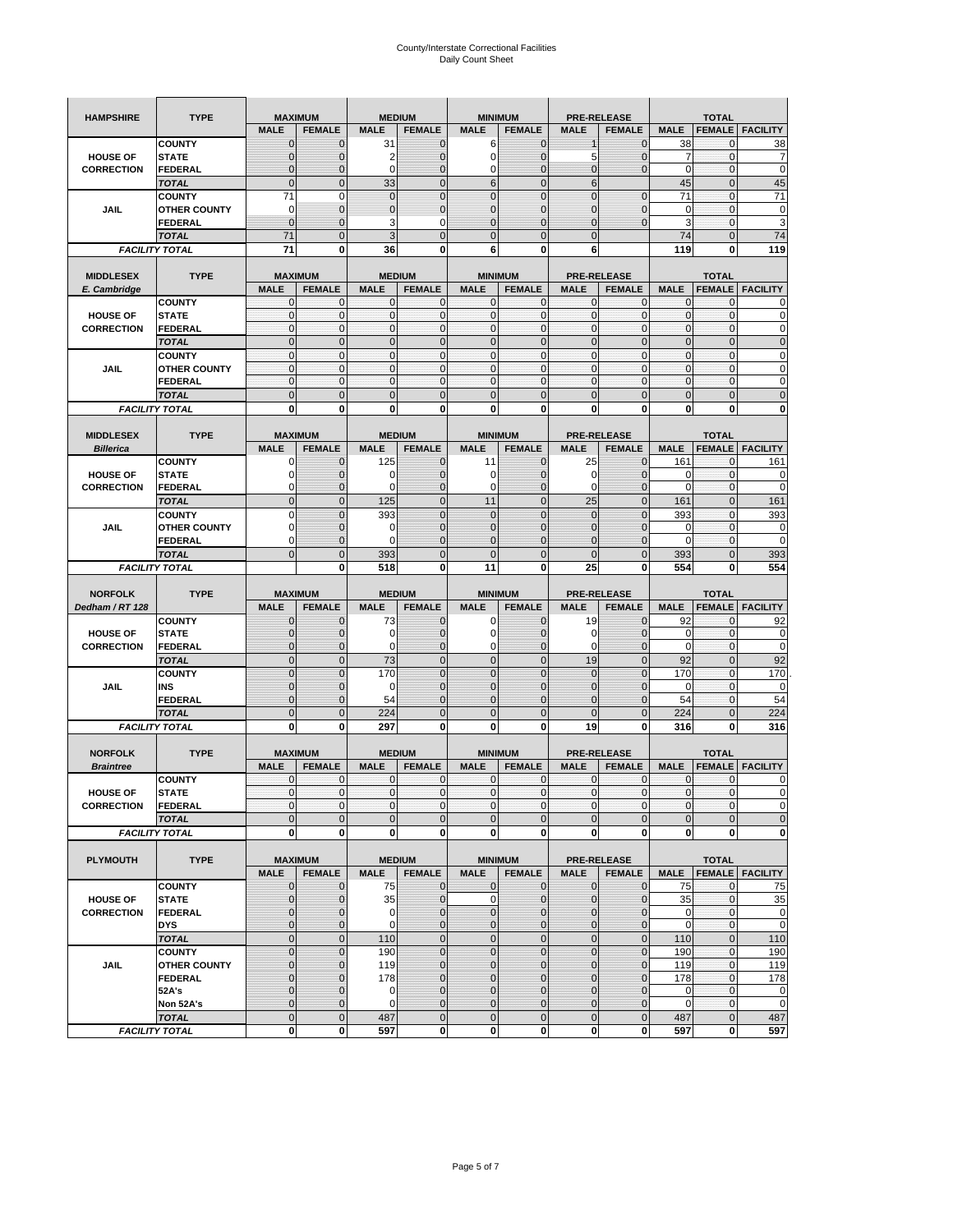# County/Interstate Correctional Facilities Daily Count Sheet

| <b>SUFFOLK</b>        | <b>TYPE</b>           |                              | <b>MAXIMUM</b> |             | <b>MEDIUM</b> |                | <b>MINIMUM</b> |              | <b>PRE-RELEASE</b> |             | <b>TOTAL</b>  |                 |
|-----------------------|-----------------------|------------------------------|----------------|-------------|---------------|----------------|----------------|--------------|--------------------|-------------|---------------|-----------------|
| <b>Nashua Street</b>  |                       | <b>MALE</b>                  | <b>FEMALE</b>  | <b>MALE</b> | <b>FEMALE</b> | <b>MALE</b>    | <b>FEMALE</b>  | <b>MALE</b>  | <b>FEMALE</b>      | <b>MALE</b> | <b>FEMALE</b> | <b>FACILITY</b> |
|                       | <b>COUNTY</b>         | $\Omega$                     | $\mathbf{0}$   | 442         | $\Omega$      | $\mathbf{0}$   | $\Omega$       | $\mathbf{0}$ | $\Omega$           | 442         | $\Omega$      | 442             |
| JAIL                  | <b>OTHER COUNTY</b>   | $\Omega$                     | $\Omega$       | $\Omega$    | 0             | $\Omega$       | $\Omega$       | $\Omega$     | $\Omega$           | $\Omega$    | $\Omega$      | 0               |
|                       | <b>FEDERAL</b>        | $\mathbf{0}$                 | $\mathbf{0}$   | 0           | 0             | $\mathbf{0}$   | $\mathbf{0}$   | $\mathbf 0$  | $\mathbf{0}$       | $\Omega$    | 0             | 0               |
|                       | <b>TOTAL</b>          | $\Omega$                     | $\Omega$       | 442         | $\Omega$      | $\overline{0}$ | $\Omega$       | $\Omega$     | $\Omega$           | 442         | $\Omega$      | 442             |
|                       | <b>FACILITY TOTAL</b> | 0                            | $\mathbf{0}$   | 442         | 0             | $\mathbf{0}$   | $\bf{0}$       | $\mathbf{0}$ | 0                  | 442         | 0             | 442             |
|                       |                       |                              |                |             |               |                |                |              |                    |             |               |                 |
| <b>SUFFOLK</b>        | <b>TYPE</b>           |                              | <b>MAXIMUM</b> |             | <b>MEDIUM</b> |                | <b>MINIMUM</b> |              | <b>PRE-RELEASE</b> |             | <b>TOTAL</b>  |                 |
| South Bay             |                       | <b>MALE</b>                  | <b>FEMALE</b>  | <b>MALE</b> | <b>FEMALE</b> | <b>MALE</b>    | <b>FEMALE</b>  | <b>MALE</b>  | <b>FEMALE</b>      | <b>MALE</b> | <b>FEMALE</b> | <b>FACILITY</b> |
|                       | <b>COUNTY</b>         | $\Omega$                     | $\mathbf{0}$   | 289         | 144           | $\mathbf{0}$   | $\mathbf{0}$   | 6            | 2                  | 295         | 146           | 441             |
| <b>HOUSE OF</b>       | <b>STATE</b>          |                              | $\overline{0}$ | $\Omega$    |               | $\Omega$       | O              | $\Omega$     | $\Omega$           | $\Omega$    |               | 1               |
| <b>CORRECTION</b>     | <b>FEDERAL</b>        | $\Omega$                     | $\overline{0}$ | 0           | $\Omega$      | $\mathbf{0}$   | $\Omega$       | $\Omega$     | 0                  | $\Omega$    | $\Omega$      | $\Omega$        |
|                       | <b>TOTAL</b>          | $\Omega$                     | $\overline{0}$ | 289         | 145           | $\mathbf 0$    | $\mathbf{0}$   | 6            | $\overline{2}$     | 295         | 147           | 442             |
|                       | <b>FACILITY TOTAL</b> | 0                            | 0              | 289         | 145           | $\mathbf{0}$   | 0              | 6            | $\mathbf{2}$       | 295         | 147           | 442             |
|                       |                       |                              |                |             |               |                |                |              |                    |             |               |                 |
| <b>WORCESTER</b>      |                       |                              | <b>MAXIMUM</b> |             | <b>MEDIUM</b> |                | <b>MINIMUM</b> |              | <b>PRE-RELEASE</b> |             | <b>TOTAL</b>  |                 |
|                       |                       | <b>MALE</b>                  | <b>FEMALE</b>  | <b>MALE</b> | <b>FEMALE</b> | <b>MALE</b>    | <b>FEMALE</b>  | <b>MALE</b>  | <b>FEMALE</b>      | <b>MALE</b> | <b>FEMALE</b> | <b>FACILITY</b> |
|                       | <b>COUNTY</b>         |                              |                |             |               |                |                |              |                    | 174         | $\Omega$      | 174             |
| <b>HOUSE OF</b>       | <b>STATE</b>          |                              |                |             |               |                |                |              |                    | 0           | 0             | 0               |
| <b>CORRECTION</b>     | FEDERAL               |                              |                |             |               |                |                |              |                    | $\Omega$    | $\Omega$      | 0               |
|                       | <b>TOTAL</b>          | $\Omega$                     | $\mathbf{0}$   | $\Omega$    | $\mathbf 0$   | $\mathbf{0}$   | $\mathbf{0}$   | $\mathbf{0}$ | $\Omega$           | 174         | $\mathbf{0}$  | 174             |
|                       | <b>COUNTY</b>         |                              |                |             |               |                |                |              |                    | 342         | $\Omega$      | 342             |
| <b>JAIL</b>           | <b>OTHER COUNTY</b>   |                              |                |             |               |                |                |              |                    | $\Omega$    | $\Omega$      | 0               |
|                       | FEDERAL               |                              |                |             |               |                |                |              |                    | $\Omega$    | $\Omega$      | $\mathbf 0$     |
|                       | <b>TOTAL</b>          | $\cap$                       | $\Omega$       | $\Omega$    | $\mathbf{0}$  | $\mathbf{0}$   | $\Omega$       | $\Omega$     | $\Omega$           | 342         | $\Omega$      | 342             |
|                       | <b>FACILITY TOTAL</b> | $\Omega$                     | 0              | $\Omega$    | 0             | $\mathbf{0}$   | $\bf{0}$       | $\mathbf 0$  | 0                  | 516         | O             | 516             |
|                       |                       |                              |                |             |               |                |                |              |                    |             |               |                 |
| <b>FEDERAL BUREAU</b> |                       | <b>STATE</b>                 |                |             |               |                |                |              |                    |             |               |                 |
| OF PRISONS            | <b>TYPE</b>           | <b>TOTAL</b><br><b>STATE</b> | 11             |             |               |                |                |              |                    |             |               |                 |
| <b>DYS</b>            | <b>TYPE</b>           | <b>TOTAL</b>                 | $\mathbf{1}$   |             |               |                |                |              |                    |             |               |                 |
|                       |                       | <b>STATE</b>                 |                |             |               |                |                |              |                    |             |               |                 |
| <b>INTERSTATES</b>    | <b>TYPE</b>           | <b>TOTAL</b>                 | 78             |             |               |                |                |              |                    |             |               |                 |

\*Data for county facilities is provided by the MA County Sheriffs.